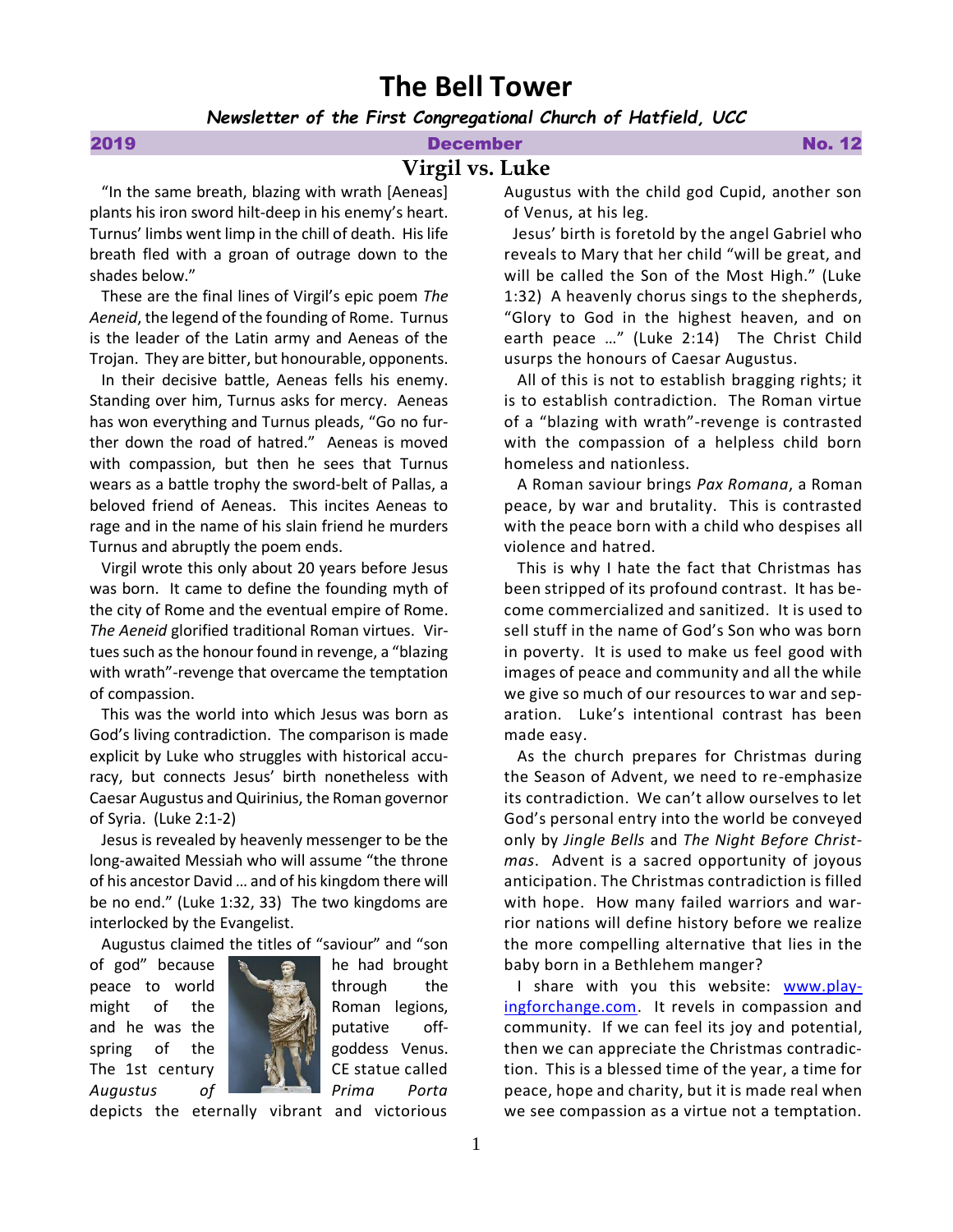#### **DECEMBER EVENTS**

| Sun. $1st$              | First Sunday of Advent                                                                                                  |
|-------------------------|-------------------------------------------------------------------------------------------------------------------------|
|                         | Hampshire Association Youth Group meets in Hatfield from $5:30 - 7:30$ pm                                               |
| Mon. $2^{nd}$           | Exploring the Bible study group meets from $7 - 8$ :00pm.                                                               |
| Tue. $3^{rd}$           | "Giving Tuesday" www.givingtuesday.org                                                                                  |
| Sat. 7th                | Holiday Craft Fair at the church from $8:30$ am $-2:00$ pm.                                                             |
| Sun. 8th                | Ecclesiastical Council for Gordon Pullan at North Hadley Congregational Church at                                       |
|                         | 3:00pm.                                                                                                                 |
| Mon. 9th                | Volunteer opportunity at the Food Bank from $1 - 4$ :00pm.                                                              |
| Wed. 11 <sup>th</sup>   | Board of Trustees meeting at 7:00pm.                                                                                    |
| Thur. 12th              | Rev. Randy attends Hampshire Association Clergy Committee of Practice meeting at<br>noon at our church.                 |
|                         | Rev. Randy participates in the Hampshire Association Church and Ministry Committee<br>meeting at 5:30pm in Easthampton. |
| Sun. 15th               | Old Fashioned Christmas at 11:00am.                                                                                     |
| Mon. 16th               | Exploring the Bible study group from $7 - 8$ :00pm.                                                                     |
| Thur. $19th$            | Rev. Randy attends the HEADS Up meeting at the Elementary School.                                                       |
| Sat. $21$ <sup>st</sup> | Hatfield's Luminarium at 6:00pm. Luminarium concert at 7:00pm.                                                          |
| Sun. 22nd               | Bring a Friend Sunday.                                                                                                  |
|                         | Children's Christmas Pageant during the 10AM Service.                                                                   |
| Tue. 24th               | Christmas Eve Service of Nine Lessons and Carols at 7:00pm.                                                             |
| Mon. $30th$             | Board of Deacons will meet at 5:00pm.                                                                                   |
| Tue. $31st$             | New Year's Eve. Have fun, but be careful out there we want to see you in 2020.                                          |

### **REGULAR GATHERINGS**

Sundays: Worship Service begins at 10:00am. Sunday School at 10:15 am. Chat and Coffee at 11:00am. Tuesdays: Yoga classes are offered every Tuesday in the church parlor at 5:30pm.

Wednesdays: Hatha Yoga classes take place every Wednesday at 6:00pm.

Thursdays: Choir rehearses in the sanctuary at 6:30pm.

Saturdays: AA meets at the church every Saturday at noon.

"Live in each season as it passes; breathe the air, drink the drink, taste the fruit, and resign yourself to the influence of the earth." - Henry David Thoreau in *Walden*

#### **SEASON OF ADVENT**

Advent is the church's season that helps us to prepare spiritually for the coming birth of Jesus on Christmas. Its four Sundays represent the putative 4,000 years that the world awaited the birth of its Saviour from the time of Adam to that of Jesus. The Advent Wreath is a part of our worship. Each Sunday we light an additional candle, symbolizing the increasing light in the world as we get ever closer to the Incarnation. This is a time of joyous anticipation. Advent helps us also to focus on the real joy of Christmas. It prevents Christmas from degenerating into a commercial frenzy. I hope you will join with the church as we prepare for the real Christmas. **ASSOCIATION YOUTH GROUP**

The Hampshire Association Youth Group has grown in size. We now gather regularly with others from Hadley, South Amherst, Southampton, Westhampton, Granby and Easthampton. We meet on the first Sunday of the month from 5:30 - 7:30pm. In December, these churches are coming to Hatfield. The group is open to Middle and High School students. We look forward to our chance of hosting.

# *EXPLORING THE BIBLE* **STUDY GROUP**

The Massachusetts Bible Society's Executive Director Rev. Anne Robertson has authored a three-volume text called *Exploring the Bible*. If you have ever wanted to know more about the Bible in general, this study group may be  $\frac{1}{2}$  Exploring the Bible what you are looking for. Why not pop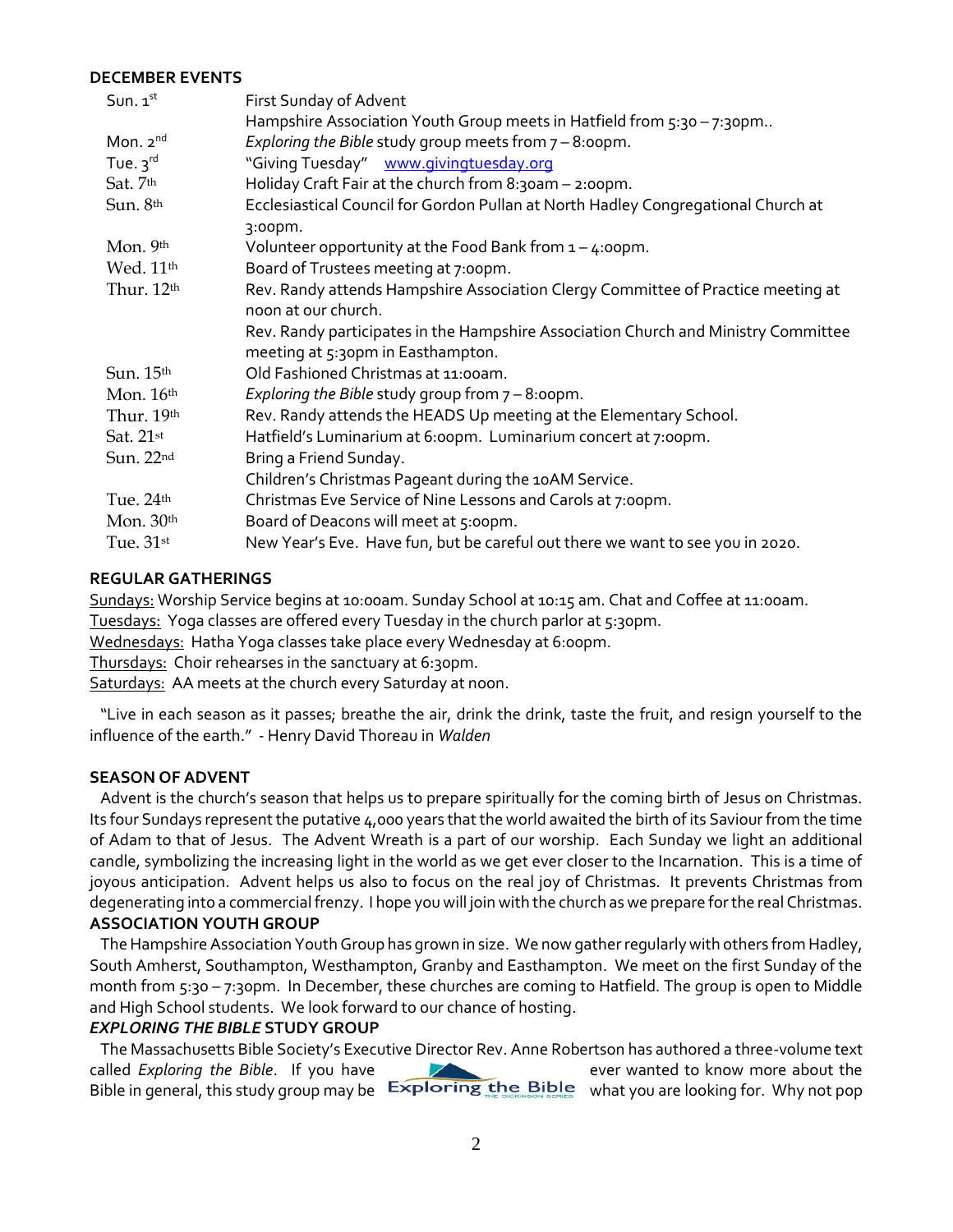in and see what it's about? If you like it, you can buy the books at that time or borrow the set we have in the church's library. We'd love to see you.

# **CHRISTMAS CRAFT FAIR**

The Christmas Craft Fair will be held on Saturday, December 7<sup>th</sup> from 8:30am - 2:00pm. Please contact Maki

Reopel if you can bake us something, Carol Benson if you have jewelry to share, June Lampron if you are gifted to make hand **CHOLIDAY** crafted items, Cynthia Pica if you could donate collectibles, Carolyn Forsyth to help **CRAFT FAIR** out with gift card tree, and/or Mary

McCarthy if you choose to put a gift basket **ARALL TAIN.** together. Donations may be dropped off

at the church on Friday, December 6<sup>th</sup> between 2 and 6PM. Please share an invitation with your friends and neighbours to come by and join in the fun of our Christmas Craft Fair.

# **OLD FASHIONED CHRISTMAS**

After church on the 15<sup>th</sup>, we will enjoy a potluck meal together (please bring along something to share if you can) and then we will begin to decorate the church sanctuary for Christmas. This is a fun gathering with food, song and friends. We would love to have you come and join in the festivities of getting Jesus' house ready for the celebration of His birth.

# **GIVING TREE & STUFF OUR STOCKINGS**

The Giving Tree Collection: "For many years our generous church family has filled a 'wish list' of children through the services of the Greenfield Department of Children and Families. Our list this year has 45 gifts for 15 children. The gifts need to be returned unwrapped, gift card attached, to the church by December  $8^{\rm th}$ , or to Carol or Pari by December 12<sup>th</sup>. I will deliver the gifts to the Greenfield Office on December 13<sup>th</sup>. Thank you all so very much for your warm hearts. Carol and Pari."

The Stuff Our Stockings collection will take place from December 8<sup>th</sup> through the 29<sup>th</sup>. The new men's and women's socks are then donated to the Hampshire County Interfaith Cot Shelter. The homeless are in constant need over the winter months for socks. To be outdoors in the cold and wet has to be brutal. Let's help the Cot Shelter as best we can.

### **CHRISTMAS FUND OFFERING**

 For over 100 years, the Christmas Fund for the Veterans of the Cross and the Emergency Fund has been a way to ensure that a light of love and hope will always shine for faithful servants of our church who find themselves facing unforeseen financial need. We are grateful for the generosity of churches and individuals who contributed a total of \$2,539,471 to the 2018 Offering, enabling us to provide Pension Supplementation, Health Premium Supplementation, special grants for emergencies, and Christmas "Thank You" Gift Checks to over 1,000 individuals and families in need. We hope that the members of the UCC will be just as generous this year. Checks may be made out to our congregation and will then be forwarded to the national office. And thank you.

# **CHRISTMAS FLOWER DONATIONS**

If you would like to donate a poinsettia to help and adorn our church sanctuary for Christmas, please see June Lampron at church or reach out to her at home. Your donations help us to make our church as beautiful as possible for the joyous celebration of Jesus' birth.

#### **LUMINARIUM**

The 39<sup>th</sup> annual Luminarium will take place on **SATURDAY** (Please note the change of days), December 21<sup>st</sup>. Town residents will light their luminaria at dusk. A program will take place in front of Town Hall beginning at 6PM, and will conclude with a visit by St. Nick.



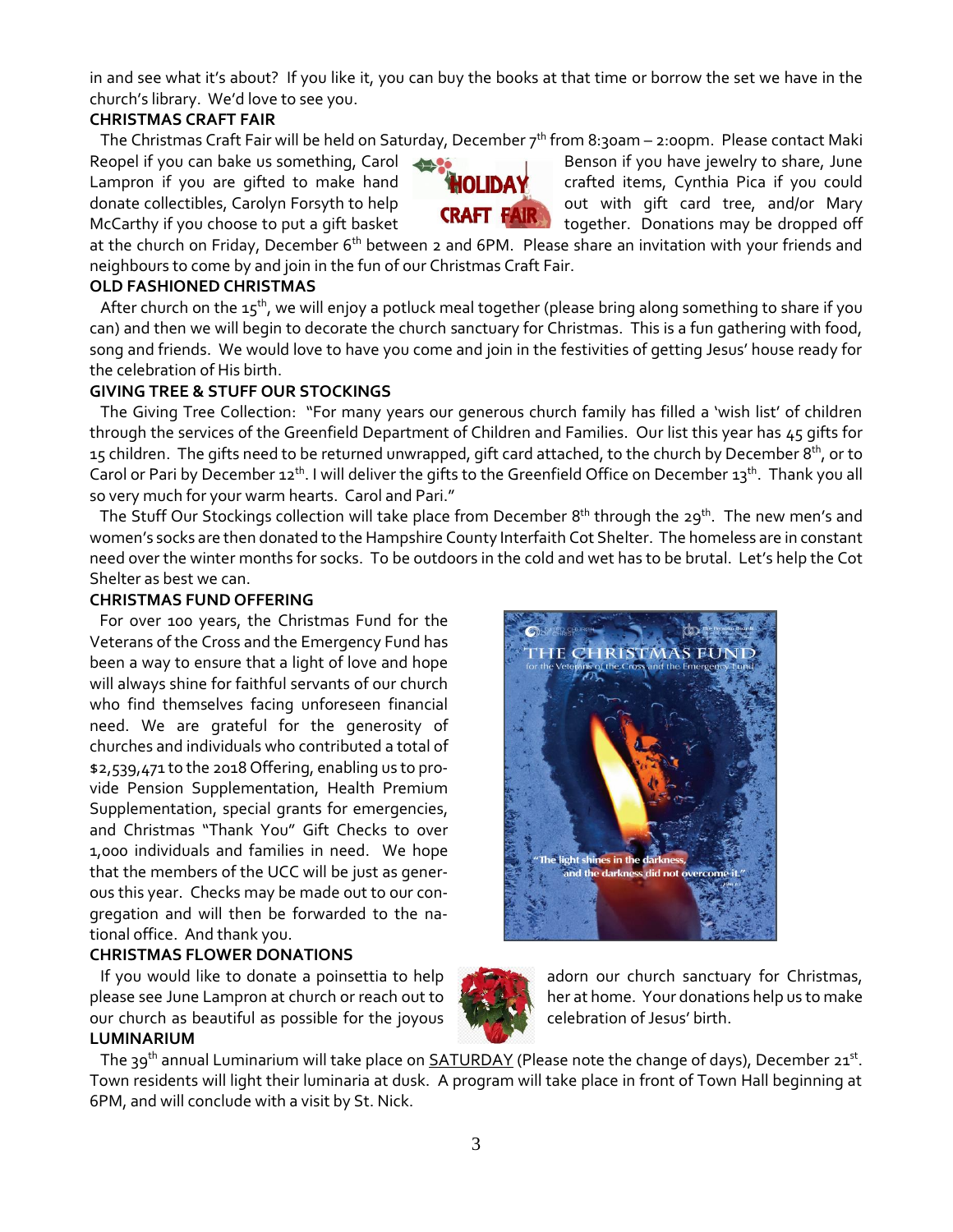At 7PM the Luminarium Concert will take place at our church. This is a wonderful Christmas gift to our community. Come and celebrate with your neighbours as we get more and more into the Christmas spirit.

# **BRING A FRIEND SUNDAY / CHILDREN'S CHRISTMAS PAGEANT**

The Board of Deacons invites all of our members to "Bring a Friend" to church on Sunday, December 22<sup>nd</sup>. The Christmas season is an amazing opportunity to share the Good News. People are talking about Christmas, celebrating it, and even singing songs about it – and that's outside of the church. With all of this happening, we have the perfect opportunity to interject an invitation, such as, "How would you like to come with me to church on Sunday morning to see how we're getting ready for Christmas?" Or anything else far more ingenious than this. A printed invitation card will be available, as well, to share with those you would like to invite. Chat & Coffee will be sponsored by the Board of Deacons and we will be serving hot and cold cider and doughnuts.

 On this day, our young people will give their Christmas gift to the congregation in the form of their annual Christmas Pageant. It's a joy to watch and it's a chance to encourage these young people in all that they do for their church.

### **CHRISTMAS EVE SERVICE**

On Christmas Eve at 7PM we will gather in our beautifully decorated church to celebrate the birth of the Christ Child. This year we will conduct *A Service of Nine Lessons and Carols*. The Lessons are biblical readings that take us from the prophetic anticipations of the coming Messiah to the glorious accounts of Jesus' birth. This is an inspiring Service of Word, music, community and candlelight. We look forward to sharing a bit of Christmas Eve together.

### **NOMINATING COMMITTEE**

The Nominating Committee has begun its work of weeding through all of the enthusiastic volunteers who want to serve our congregation in various ways through our various committees. The Annual Meeting will take place on January 19<sup>th</sup>. If you would like to become more active in our church, please reach out to those on Nominating and if you are approached about serving take it as a compliment that we see great potential in you. **FOOD BANK VOLUNTEERS**

Volunteers from our church gather with Linda Milewski at the Western Mass Food Bank on the second Monday of the month to help this worthwhile organization. However, that day is a holiday in November so we will gather one day later on Tuesday. If you can share three hours of your time or even an hour or two, it will help our neighbours who struggle to feed their families. Please speak with Linda about this.

#### **BULLETIN COVERS**

A sign-up sheet is available in church. Special bulletin covers are used several times a year. If you would like to donate a set for any given occasion, it will be acknowledged in church. The cost is \$10.

#### **SANCTUARY CLOCK**

 **I**n the 1860's, the Real Folks group donated an E. Howard Gallery Clock to the church. It is currently in the queue at *The British Clock Maker* in Newfane, Vermont waiting to be repaired and refurbished. Ray and Richard Bates are a father and son team who have been in the high-end clock repair business for over half a century. We are expecting our clock to be returned in January. This clock is an heirloom that the congregation should be proud of. Accordingly, we are budgeting the funds to restore this clock to its original condition as part of our congregation's 350th anniversary. The estimated cost is \$2,500 - \$2,800. Real Folks has made a generous pledge toward this cost. We are also asking our members to consider a donation. If you would like to help in this way, your generosity will be much appreciated.

# **REQUESTS**

• Some of our members have breathing problems that are aggravated by perfumes and other scents. Please keep this in mind when getting ready for church. We appreciate your attentiveness to the needs of others.

# **VIEW CHURCH SERVICES ON-LINE AND ON TV**

 We air our Services twice a month on public access television. They take place on alternate Sundays. This allows people to see what happens inside our church building and it also reaches into the homes of people who are unable to be with us in church. The recorded Services air on Hatfield Community Television on Saturdays and Sundays at 8 am and 4 pm. All of our taped Services may also be seen at: